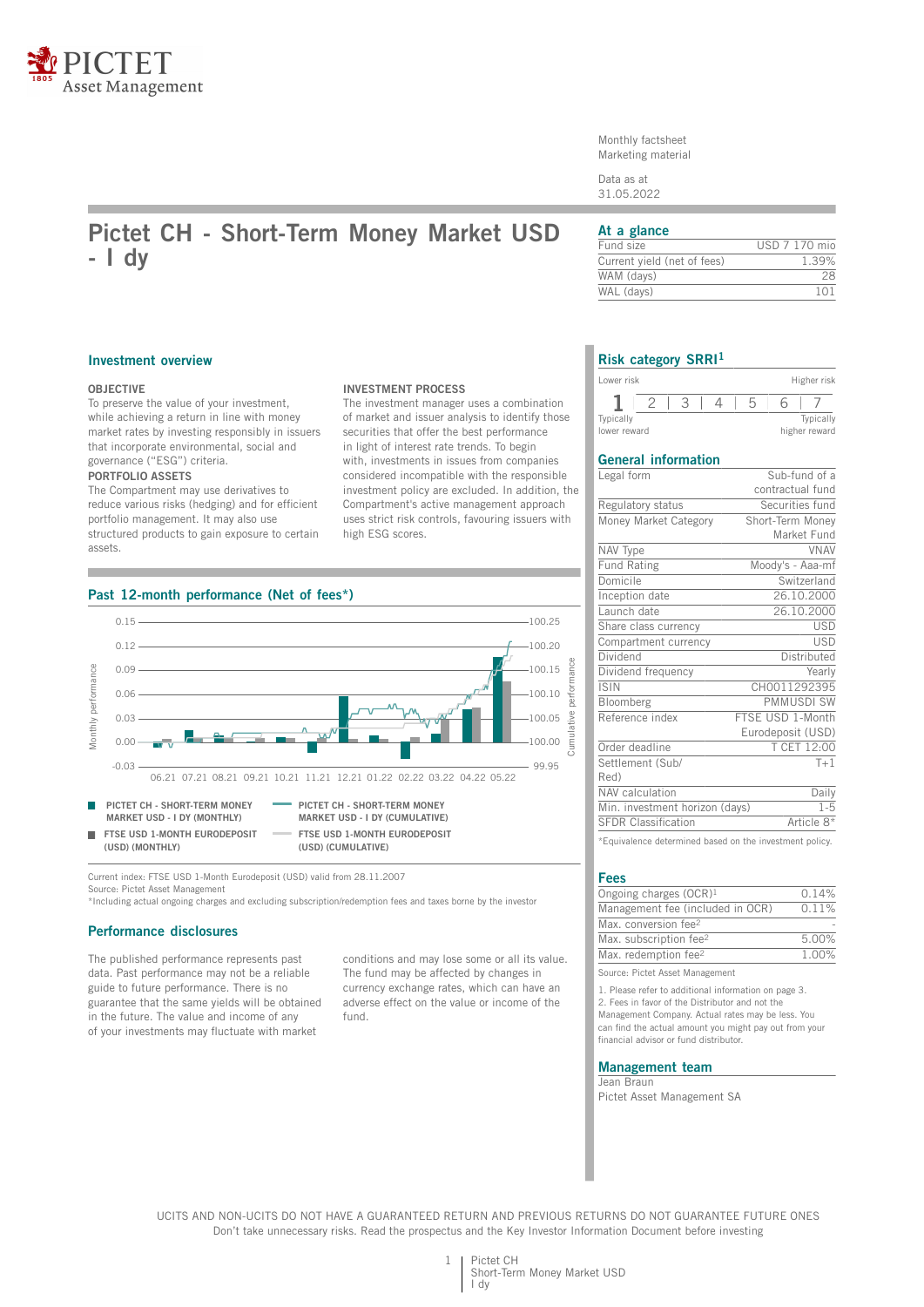### **Performance**

### **Cumulative (%)**

|                   |      | <b>YTD</b> | <b>MONTH</b> | 3 MONTHS | <b>6 MONTHS</b> | 1 YEAR | 2 YEARS | 3 YEARS | 5 YEARS | SINCE INC. |
|-------------------|------|------------|--------------|----------|-----------------|--------|---------|---------|---------|------------|
| Fund              |      | 0.15       | 0.11         | 0.16     | 0.20            | 0.22   | 0.47    | 2.46    | 6.75    | 43.13      |
| Reference index   |      | 0.16       | 0.08         | 0.15     | 0.16            | 0.18   | 0.25    | 1.92    | 5.78    |            |
| Calendar Year (%) |      |            |              |          |                 |        |         |         |         |            |
|                   | 2021 | 2020       | 2019         | 2018     | 2017            | 2016   | 2015    | 2014    | 2013    | 2012       |
| Fund              | 0.13 | 0.81       | 2.45         | 2.18     | 1.37            | 0.87   | 0.36    | 0.18    | 0.19    | 0.43       |
| Reference index   | 0.06 | 0.50       | 2.25         | 2.01     | 1.07            | 0.60   | 0.31    | 0.11    | 0.18    | 0.25       |
| Annualised (%)    |      |            |              |          |                 |        |         |         |         |            |
|                   |      |            |              |          |                 |        | 1 YEAR  | 3 YEARS | 5 YEARS | SINCE INC. |
| Fund              |      |            |              |          |                 |        | 0.22    | 0.81    | 1.31    | 1.68       |

|                                                                                                                                                                            | $\sim$ . $\sim$ $\sim$ | .    | --- | ---- |
|----------------------------------------------------------------------------------------------------------------------------------------------------------------------------|------------------------|------|-----|------|
| Reference index                                                                                                                                                            |                        | 0.64 |     |      |
| Past performance may not be a reliable guide to future performance. All forms of investment involve risk. The value of investments and the income derived from them is not |                        |      |     |      |

guaranteed and it can fall as well as rise and you may not get back the original amount invested. Please refer to the Risk Considerations on page 3 and to the prospectus for more information

### **Portfolio Breakdown**

### **Top 10 Bonds (% of asset)**

| Can Imperial Bk 2.3% 11.07.2022 Sr                 | 2.41 |
|----------------------------------------------------|------|
| Zuercher Kbk 0% 11.10.2022 Sr                      | 2.20 |
| Cd Smbc Brussels Zero % 01.09.2022                 | 2.18 |
| Exp-Imp Bk Korea 0.98948% 04.02.2023 'Regs'<br>Sr  | 1.69 |
| Cp Svenska Hndl Zero % 11.10.2022                  | 1.64 |
| Bank Of Montreal 2.27% 11.07.2022 Sr               | 1.63 |
| Bank Of Montreal 1.029198% 16.03.2023 'Emtn'<br>Sr | 1.62 |
| Cd Toronto-Dom Bk Zero % 10.03.2023                | 1.58 |
| Cd Qatar Natl Bk Lo Zero % 14.10.2022              | 1.53 |
| Cp Ing Bank Nv Zero % 30.08.2022                   | 1.50 |
|                                                    |      |

### **Economic sector (% of asset)**

| Financial (senior)        |      |    |    |    |    | 63.31 |    |
|---------------------------|------|----|----|----|----|-------|----|
| Government                | 7.95 |    |    |    |    |       |    |
| Quasi-Sovereign           | 7.57 |    |    |    |    |       |    |
| Cash                      | 7.19 |    |    |    |    |       |    |
| Regionalbanks             | 4.34 |    |    |    |    |       |    |
| Consumer Noncyclicals     | 4.27 |    |    |    |    |       |    |
| Sovereign 2.04            |      |    |    |    |    |       |    |
| Transportation 1.28       |      |    |    |    |    |       |    |
| Basic Industries   0.98   |      |    |    |    |    |       |    |
| Other $\blacksquare$ 0.57 |      |    |    |    |    |       |    |
| Telecommunication   0.50  |      |    |    |    |    |       |    |
| $\Omega$                  | 10   | 20 | 30 | 40 | 50 | 60    | 70 |

### **Risk Country (% of asset)**



### **Ratings breakdown (% of asset)**



### **Maturity profile (% of asset)**



## **Instruments breakdown (% of asset)**



Source: Pictet Asset Management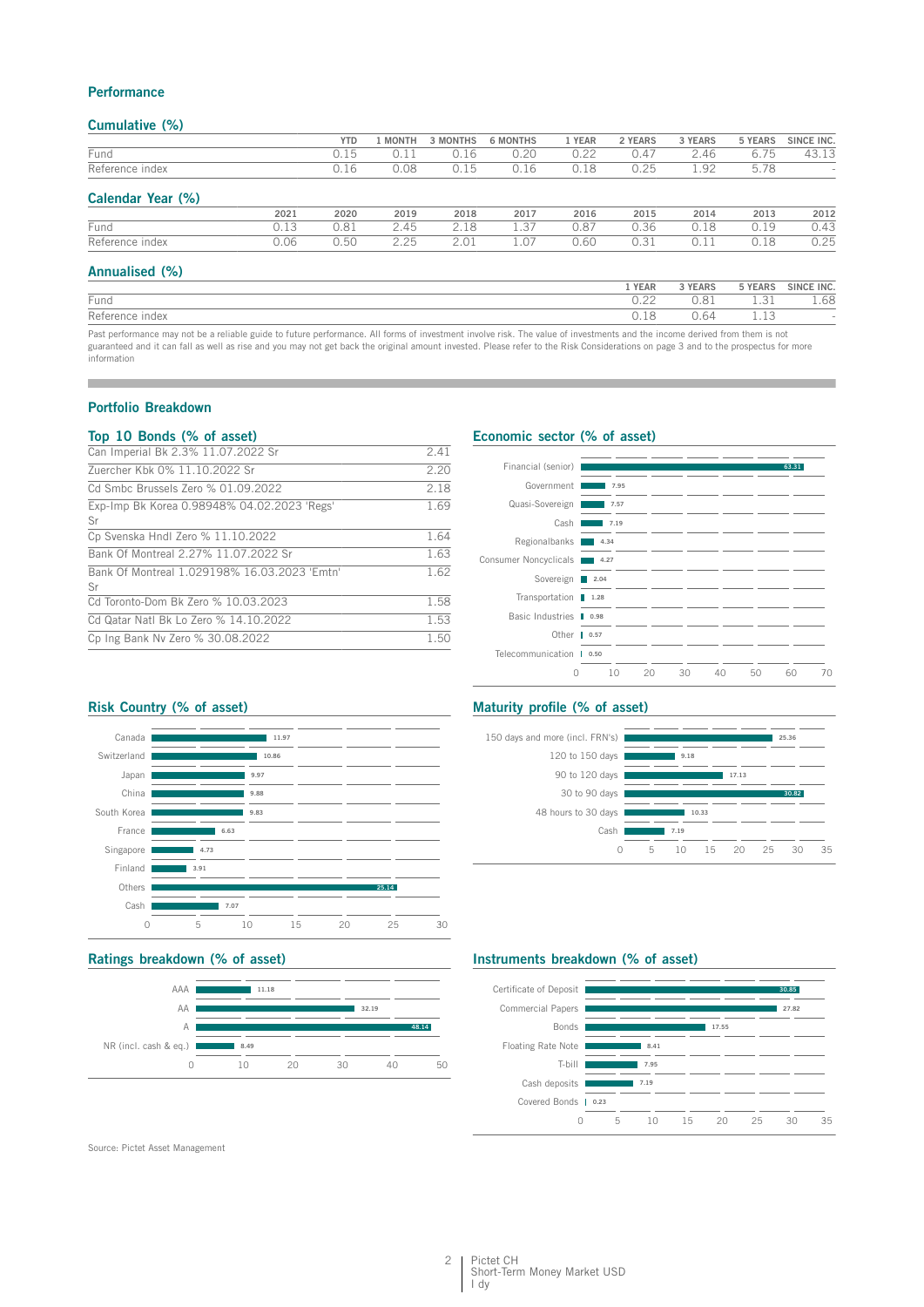### **Portfolio characteristics**

| AS AT END OF MAY 2022 (OVER 3 YEARS) |      |
|--------------------------------------|------|
| Annualised volatility (%)            |      |
| Dividend (18.11.2021)                | 2.50 |
| Number of positions                  | 133  |
| Course, Distrit Assat Monographert   |      |

Source: Pictet Asset Management

### **Risk considerations**

The Unit Class is assigned to this risk category because of the price variations resulting from its currency and the nature of the Compartment's investments and strategy. The risk category shown is based on historical data and may not be a reliable indication for the future risk profile of the Unit Class. It is not a target or a guarantee and may change over time. The lowest category does not mean a riskfree investment. The Compartment offers no capital guarantee or asset protection measures. The Compartment may be exposed to the following risks which are not adequately

captured by the synthetic risk indicator and may negatively impact its value:

- **Operational risk:** losses resulting from human errors, system failures, incorrect valuation and safekeeping of assets.
- Counterparty risk: losses occur when a counterparty does not honour its obligations related to contracts such as over-the-counter derivatives.
- **Financial Derivatives risk:** the leverage resulting from derivatives amplifies losses in certain market conditions.
- **Liquidity risk:** markets with low volumes result in difficulties valuing and/or trading some assets.
- **Credit risk:** sudden losses may occur when issuers of debt securities default on their payment obligations.
- **Sustainability risk:** ESG related risk events or conditions could cause a material negative impact on the value of the investment if they were to occur.

**Further information can be found in the prospectus.**

### **Glossary**

### **SFDR Classification Article 8**

Promote environmental or social characteristics, but do not have sustainability as their primary objective. A tilted or best-in-class approach can be applied.

#### **Conversion fee**

Fee paid for the transfer of shares of one unit/ share class to another unit/share class.

#### **Standard deviation and annualised volatility**

Annualised volatility is a risk indicator showing the extent of the price fluctuations of a security or fund unit compared to its average price over a given period. The higher the volatility, the greater the fluctuations.

#### **Inception date**

The inception date is the date taken into account for the start of performance calculation. It corresponds to the launch date.

### **Launch date**

The launch date is the date when the sub-fund was activated in its current legal status.

### **Ongoing charges (OCR)**

Ongoing charges are based over 12 months of expenses ending the 31 December of the previous year. It is annually updated, but may be adjusted more frequently. Performance fees and portfolio transaction costs are excluded except in the case of an entry/exit charge paid by the Compartment when buying or selling units/shares in another collective investment undertaking. Estimate of future charges is used for funds younger than 12 months.

#### **Order deadline**

Deadline for remittance of orders to the transfer agent in Luxembourg as set out in the relevant annexes to the prospectus. You may be required to submit your orders to your financial advisor or fund distributor by an earlier cut-off time.

### **Rating**

The rating is a score awarded by rating agencies reflecting their opinion on the creditworthiness of an issuer.